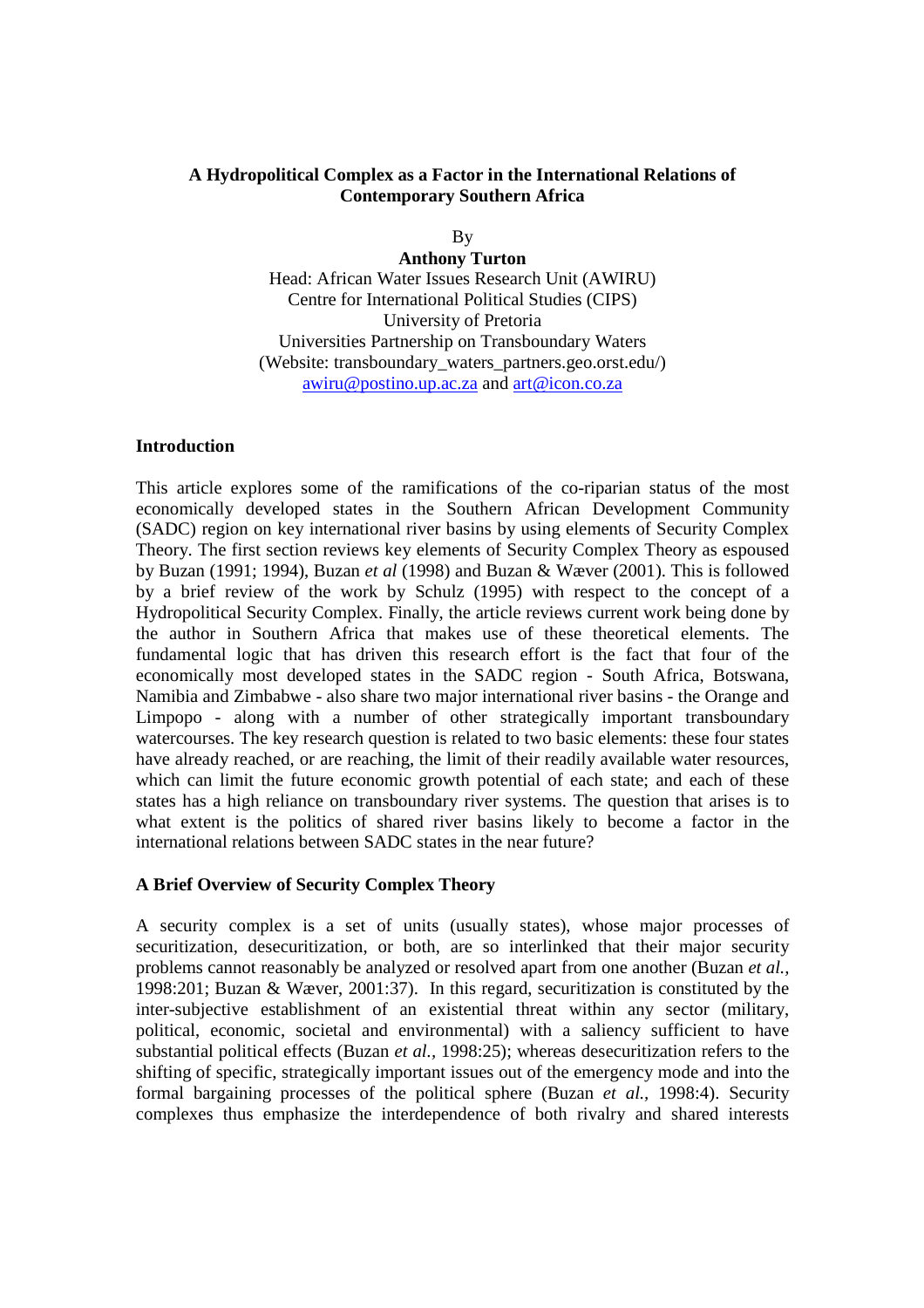(Buzan, 1991:190), or stated differently, reflect the shifting patterns of amity and enmity over time (Buzan, 1991:198). Security complexes are analytical entities consisting of units displaying distinct patterns of both amity and enmity, characterized by predominantly inward looking national security relationships, surrounded by a zone of relative indifference.

Buzan (1991:194 & 210) has noted the existence of a regional Security Complex in Southern Africa comprising the mainland SADC states of the Republic of South Africa, Namibia, Botswana, Zimbabwe, Zambia, Lesotho, Swaziland, Mozambique, Angola and Malawi. Given the fact that national security is a relational issue, usually mitigated by geographic proximity, the role of international river basins as an element of a regional security complex becomes an interesting, and as yet, largely unexplored analytical variable. In the case of contemporary SADC for example, there are no less than 16 rivers that cross the political borders of two or more states in the region. As such sovereign control over these rivers is shared when seen from the perspective of any given basin that is being managed as a hydrological entity. These international river basins are presented in Table 1.

| Table 1. International River Basins found in the SADC Region. |                                                                      |
|---------------------------------------------------------------|----------------------------------------------------------------------|
| <b>River Basin</b>                                            | <b>Riparian States</b>                                               |
| Buzi                                                          | Mozambique, Zimbabwe.                                                |
| Cunene                                                        | Angola, Namibia                                                      |
| Cuvelai                                                       | Angola, Namibia                                                      |
| Incomati                                                      | Mozambique, South Africa, Swaziland                                  |
| Limpopo                                                       | Botswana, Mozambique, South Africa, Zimbabwe                         |
| Maputo                                                        | Mozambique, South Africa, Swaziland                                  |
| Nata                                                          | Botswana, Zimbabwe (a component of the Makgadikgadi System)          |
| Nile                                                          | Burundi, Democratic Republic of Congo (formerly Zaire), Egypt,       |
|                                                               | Eritrea, Ethiopia, Kenya, Rwanda, Sudan, Tanzania, Uganda            |
| Okavango                                                      | Angola, Botswana, Namibia                                            |
| Orange                                                        | Botswana, Lesotho, Namibia, South Africa                             |
| Pungué                                                        | Mozambique, Zimbabwe                                                 |
| Rovuma                                                        | Malawi, Mozambique, Tanzania                                         |
| Save                                                          | Mozambique, Zimbabwe                                                 |
| Umbeluzi                                                      | Mozambique, Swaziland                                                |
| Zaire                                                         | Angola, Burundi, Cameroon, Central African Republic, Congo,          |
| (Congo)                                                       | Democratic Republic of Congo (formerly Zaire), Rwanda, Tanzania,     |
|                                                               | Zambia                                                               |
| Zambezi                                                       | Mozambique,<br>Namibia,<br>Angola, Botswana,<br>Malawi,<br>Tanzania, |
|                                                               | Zambia, Zimbabwe                                                     |

Threats to economic security can be seen as being a national security issue, because relative economic growth is a major determinant of the power of states within a given system (Buzan, 1991:242). This is particularly pertinent to international river basins that are reaching the point of closure. In this regard, a closed river basin is one with no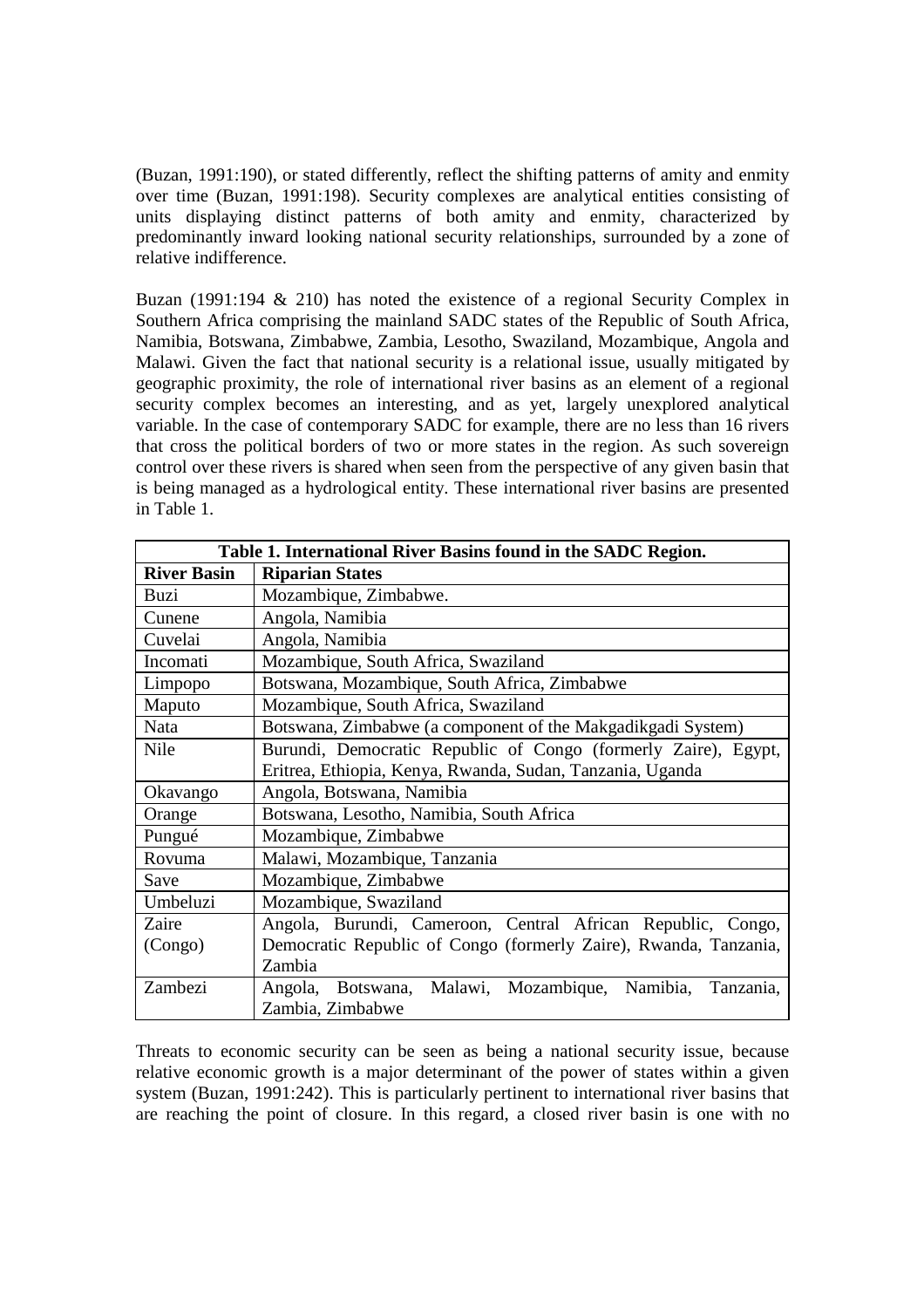utilizable outflow of water (Seckler, 1996). A river basin is said to be facing closure when all of the readily available water has been allocated to some productive activity and there is no water left to be allocated (Svendsen *et al.,* 2001:184). When this condition is reached, competition for water becomes high, with a resultant increase in conflict potential. This can become an issue of high politics when this water scarcity results in a limitation of the economic growth potential of the state, or stated more accurately, when perceptions that this is possible take root in the ranks of the political elites of a given riparian state.

Seen in this light, international river basins form an important element of the Southern African Security Complex - a fact that seems to have gone largely unnoticed by scholars leaving a significant gap in the International Relations literature of the region.

# **A Hydropolitical Security Complex as a Concept**

Using the above-mentioned theory, Schulz (1995) has developed the concept of a Hydropolitical Security Complex in the context of the Tigris and Euphrates River Basins. He defines a Hydropolitical Security Complex as "including those states that are geographically part 'owners' and technically 'users' of the [shared] rivers and further, as a consequence, consider the rivers as a major national security issue. In this way Turkey, Syria and Iraq compose a security complex or, rather, form *the Euphrates and Tigris hydropolitical security complex*" (emphasis in original text)(Schulz, 1995:97).

Emerging from this analysis, Schulz isolates what he calls horizontal and vertical relations within the Euphrates and Tigris Hydropolitical Security Complex, and between that complex and other complexes. Vertical linkages include relationships with higher structural levels, such as superpower rivalry, whereas horizontal linkages relate to the same structural levels between complexes, such as the Palestinian-Israeli linkage (Schulz, 1995:97).

The significance of this work by Schulz is that it indicates what can happen in the field of hydropolitics, if water resource management becomes linked to national security concerns, or other issues of a high politics nature. This has happened in many parts of the Middle East North Africa (MENA) region, where economically damaging water deficits first arose (Allan, 2000:37). One of the indicators of the securitization of water resource management is the classification of hydrological data as secret, and its consequent removal from the public domain, which has occurred in the MENA region (see Lesch, 1992:148; Warner, 1996). It therefore becomes instructive to understand the dynamics of this process, and in particular, ways of avoiding the securitization of water resource management. In support of this, it is interesting to note that Allan (2000:245) has found the concept of Security Complexes to be a useful way of describing the hydropolitical dynamics of the MENA region.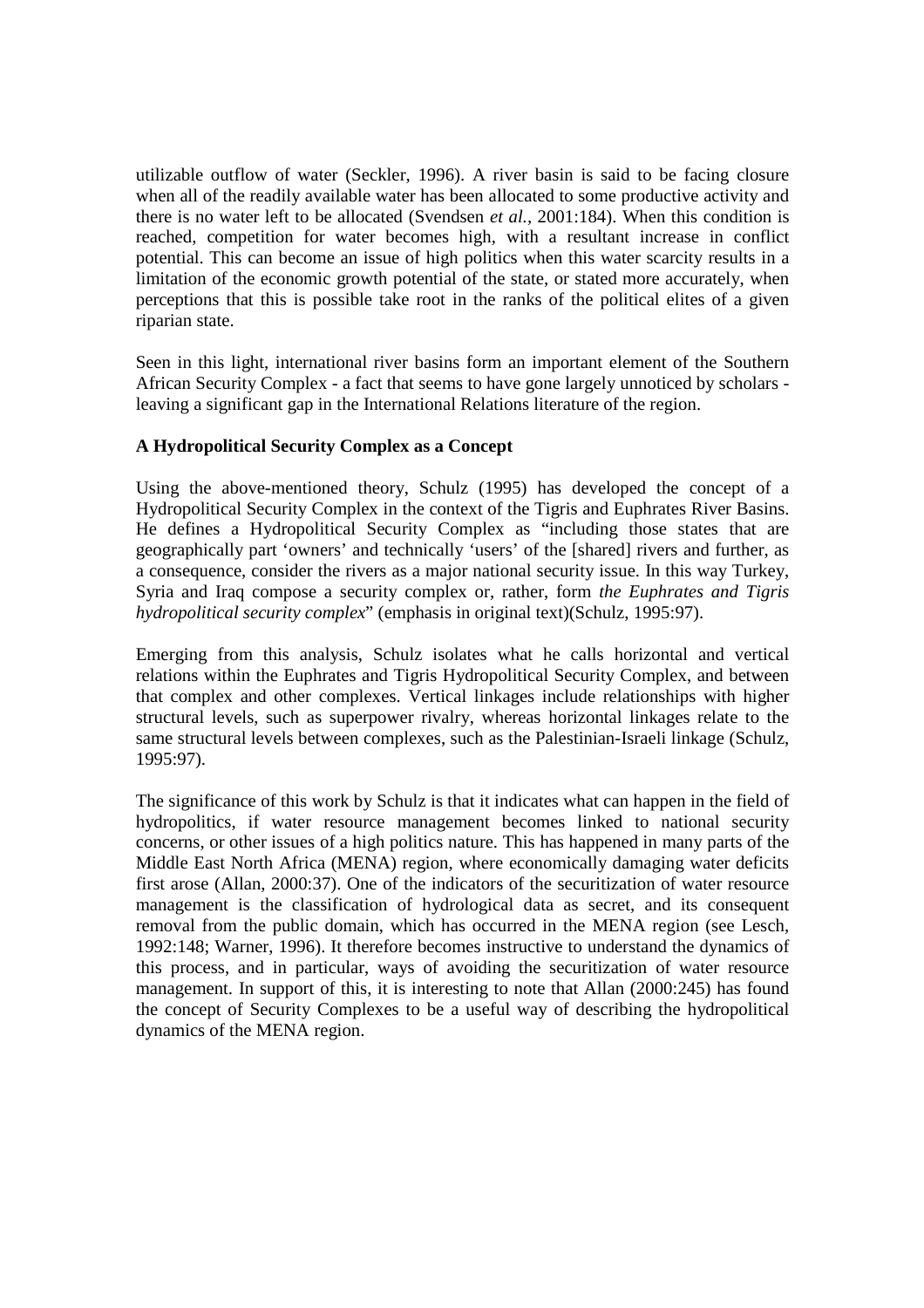#### **The Southern African Hydropolitical Complex**

Using the work of Buzan (1991; 1994), Buzan *et al.,* (1998), Buzan & Wæver (2001) and Schulz (1995), the author has been developing a model that factors in the hydropolitical dimension of international relations within the SADC region (Turton, 2001; 2003a; 2003b; 2003c; 2003d). The rationale for this model is based on the fact that a large number of international rivers (refer to Table 1) establish a permanent linkage between different states within the Southern African Security Complex as originally defined by Buzan (1991:210).

The importance of water to any given national economy is self-evident. No state has ever developed economically without developing its national water resources. It can be said that the reliable availability of water is a fundamental determinant of the economic growth potential of the state. This makes reliable access to sustainable water supply a strategic issue, particularly for developing countries that are situated in arid and semi-arid regions of the world. The full significance of water in the context of Southern Africa is illustrated by the fact that the first protocol that was signed within the context of SADC was the Protocol on Shared Watercourse Systems (Ramoeli, 2002:105). Heyns (2002:158) notes that one of the major development challenges in the near future within the context of SADC will be the implementation of large, regional water transfer schemes in order to meet the economic limitations imposed by endemic water scarcity.

The SADC region is characterized by significant maldistribution of water resources, with large swathes of land receiving less than 500 mm of precipitation per annum. In fact, around 60% of the total mean annual runoff (MAR) of the entire Southern African region arises from just 20% of the land surface area. Coupled with this is an extremely high evaporative demand, which means in effect that what water does fall as rain, is almost immediately lost to evaporation. In South Africa for example, the annual average rainfall is 487 mm, with one of the lowest conversions of rainfall to runoff in the world. In fact, the total average runoff (that portion of rainfall that is not lost to evaporation and which eventually finds its way into rivers) is only some 10% of total annual rainfall (Rabie & Day, 1992:647). Of the resultant runoff that becomes streamflow, a mere 60% (Rabie & Day, 1992:647) to 62% (O'Keefe *et al.,* 1992:278) can be economically exploited, because of the extreme variability of these rainfall events. This natural climatic variability has acted as a stimulus for the construction of dams in an attempt to retain as much streamflow as possible. Significantly, the World Commission on Dams report listing the top ten countries by virtue of the number of dams constructed for particular purposes (irrigation, water supply, flood control and hydropower), contains both South Africa and Zimbabwe (WCD, 2000:373).

The erratic nature of streamflow, particularly in Namibia, Botswana, Zimbabwe and South Africa, has also resulted in a number of ephemeral rivers in the region. A distinguishing fact of the SADC region is that Botswana and Namibia have no permanent rivers flowing on their sovereign soil, other that a short reach of the Okavango, which is difficult to exploit for a variety of reasons. This series of facts is generally left unexplored in the International Relations literature of the region, so the political implications of this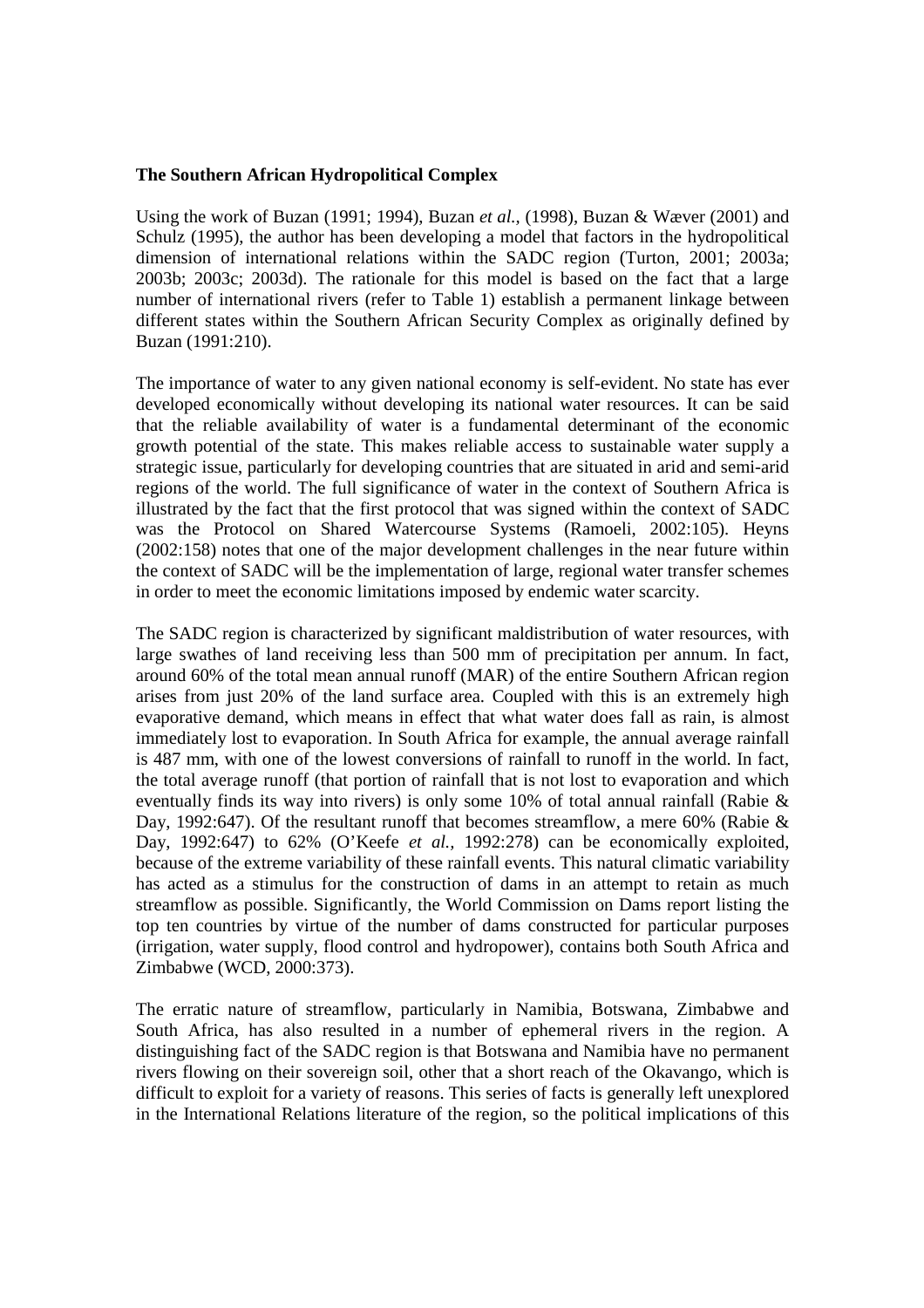are largely unknown at present. This has prompted the author to develop a series of research projects in Southern Africa, in an effort to determine the role of international river basins as potential drivers of political dynamics within SADC in future, particularly in light of the unpredictability of global climate change as an interceding variable. This has led to the development of a typology of riparian states and international river basins, which appears at first glance to be useful.

As noted earlier, a distinguishing feature of the SADC region is the large number of international river basins. The relevance of this fact becomes clearer when one realizes that four of the economically most developed states in the region - South Africa, Botswana, Namibia and Zimbabwe - are all water scarce. In fact these four states have all approached the limits of their readily available water resources, so water scarcity is posing a fundamental limitation to economic growth potential in the near future. Significantly, these four states are also linked by virtue of their co-riparian status with each other, in the Orange and Limpopo River Basins.

The emerging typology is based on a distinction between two distinct types of riparian state (pivotal state and impacted state), and two distinct types of international river basin (pivotal basin and impacted basin). In this regard, the following definitions have been developed (Turton, 2003d):

- Pivotal States are those riparian states with a high level of economic development that also have a high reliance on shared river basins for strategic sources of water supply. In the context of Southern Africa, there are four states in this category - the Republic of South Africa, Botswana, Namibia and Zimbabwe.
- Impacted States are those riparian states that have a critical need for access to water from international river basins that are shared with a Pivotal State for their own economic and social development, but by virtue of the unequal power relations within the basin concerned, are unable to negotiate what they consider to be an equitable allocation of water. In the context of Southern Africa, there are seven states in this category - Angola, Mozambique, Swaziland, Lesotho, Zambia, Malawi and Tanzania.
- Pivotal Basins are those international river basins facing closure that are also strategically important to any one (or all) of the Pivotal States by virtue of the range and magnitude of economic activity that they support. In the context of Southern Africa, there are two basins in this category - Orange and Limpopo.
- Impacted Basins are those international river basins that have at least one (or more) of the Pivotal States as co-riparians, which in turn reduces the freedom of choice for the Impacted States to develop their water resources in a manner that they deem to be fair and equitable. In the context of Southern Africa, there are seven basins in the category - Zambezi, Cunene, Okavango, Incomati, Maputo, Pungué and Save.

Using these key concepts, the author has started to develop a model that attempts to show the impact of inherent patterns of amity and enmity within international river basins as a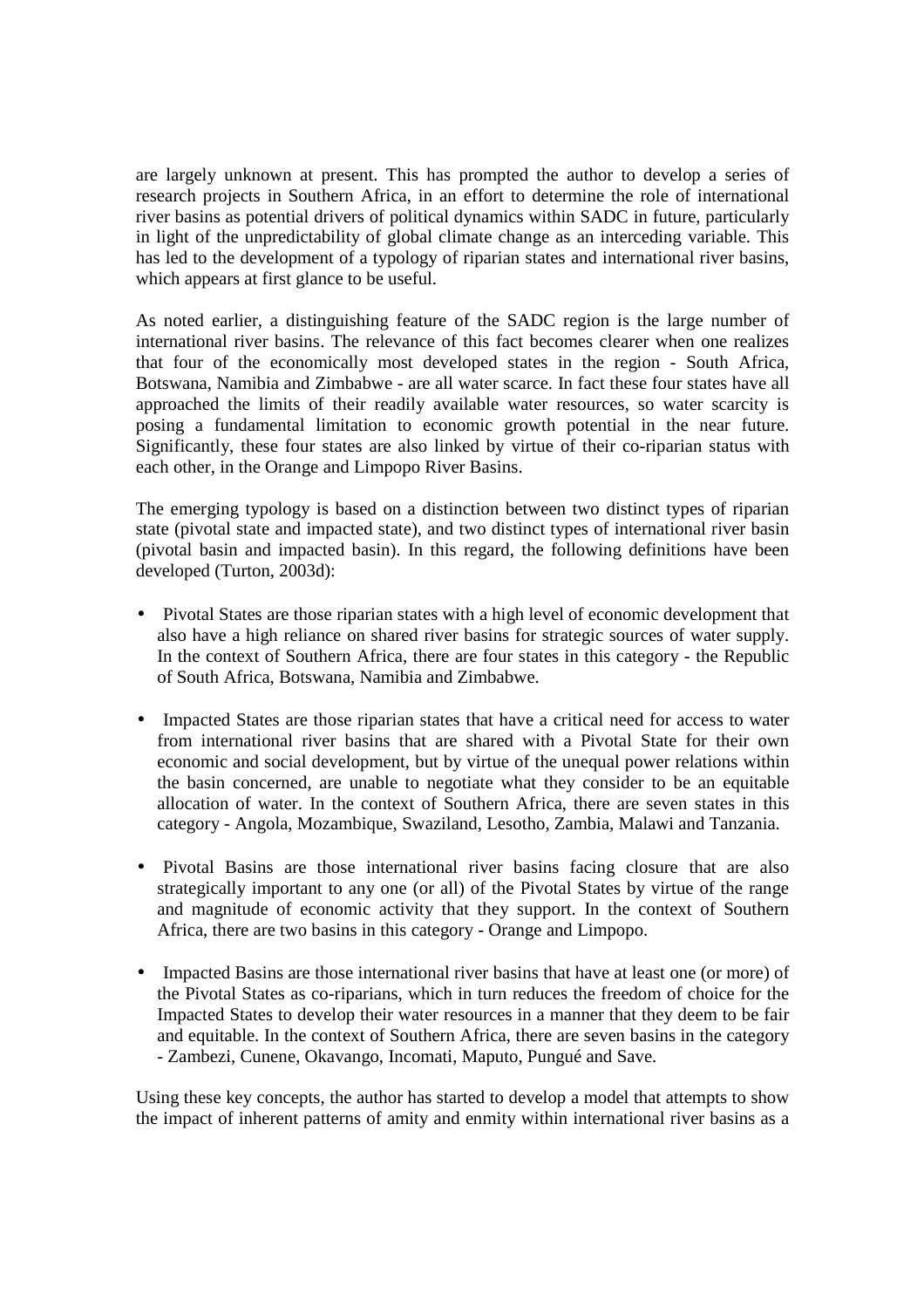critical component of the Southern African Security Complex as defined by Buzan (1991:194). Figure 1 shows the author's rendition of what he visualizes as being the structure of the Southern African Hydropolitical Complex. In this regard it must be noted that earlier work by the author used the terminology "Southern African Hydropoltical Security Complex" (Turton, 2001), in keeping with the work by Schulz (1995). Subsequent research has shown that the degree of securitization within the water sector is far less in Southern Africa than is the case in the Euphrates and Tigris Hydropolitical Security Complex, prompting the author to rethink the concepts being used, and to remove the word "security" from the chosen name of the concept. Within the SADC region however, water has a long history of politicization, having played a prominent but subtle role during the conflict years of Superpower overlay and Apartheid's struggle for regional hegemony (Turton, 2003a). In the post-Apartheid era, the overt nature of water politics has changed somewhat in the region, but the underlying drivers remain largely unchanged. The four economically most developed states in the region are the most water scarce, they all share international river basins with other states, and they all face significant limitations to their future economic growth prospects as a result.



**Figure 1.** Schematic representation of the Southern African Hydropolitical Complex.

By using these conceptual nuances, the facts presented in Table 1 start to take on a new meaning. Clearly all international river basins are not equal in strategic importance or in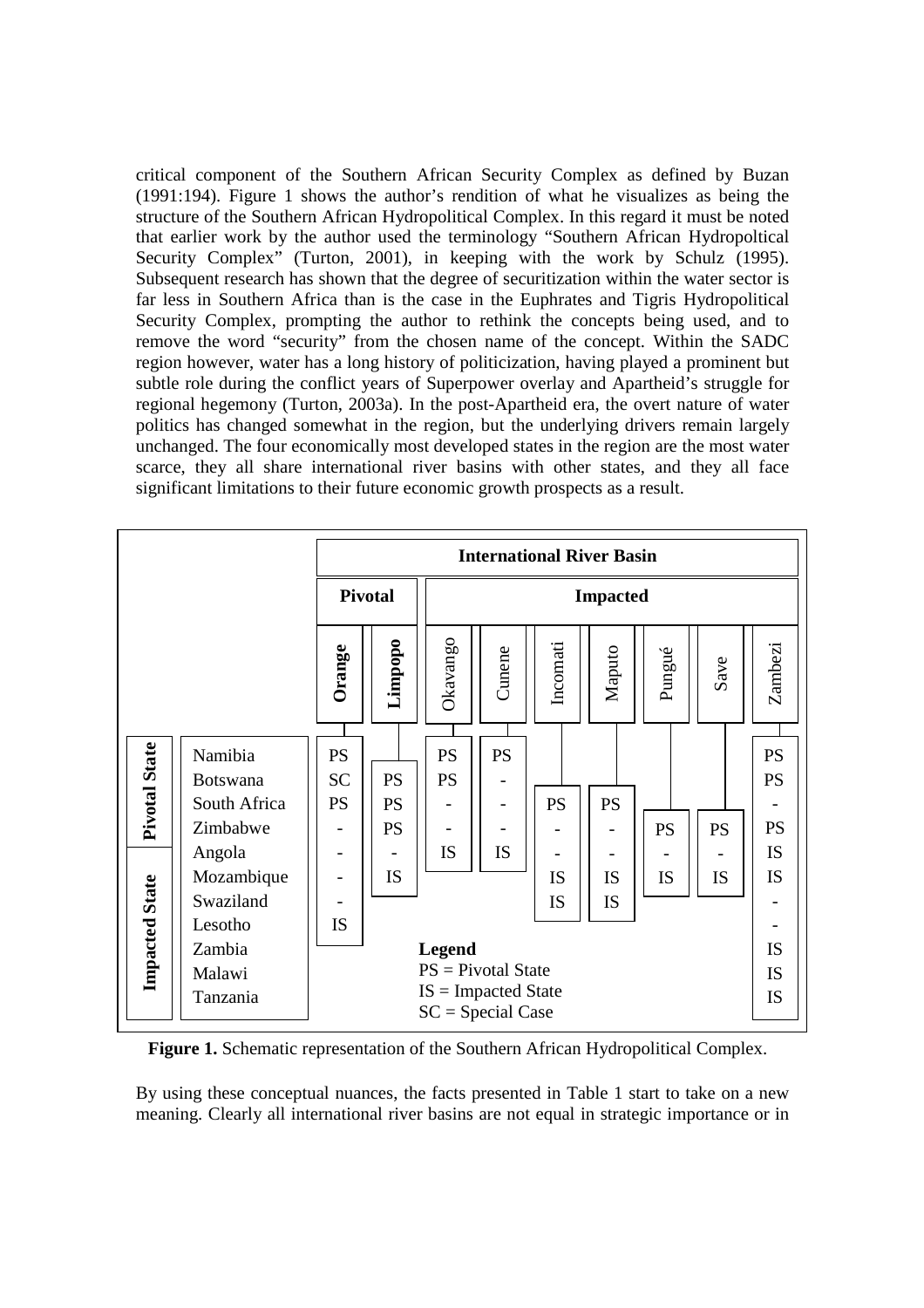terms of their inherent conflict potential. The two Pivotal Basins in the SADC region are the Orange and Limpopo, by virtue of three critical criteria: significant portions of the basin fall within Pivotal States; those Pivotal States have a high reliance on the water from those basins; and the basin itself is approaching the point of closure. A deeper analysis of the two Pivotal Basins raises a number of subtle but important facts that are not visible when one uses the Regional Security Complex approach on its own. For example, the larger of the two Pivotal Basins in terms of volume is the Orange River  $(11,200 \text{ Mm}^3 \text{ per annum compared with } 5,750 \text{ Mm}^3 \text{ per annum for the Limpopo})(Basson,$ 1999). The Orange River is extremely important for South Africa, arguably being the strategically most important river it has unfettered access to. Botswana is listed in Table 1 as being a co-riparian, yet the portion of the basin that lies within the geographic area of that country is located within the Kalahari Desert. As such the watercourses within the Orange basin that lie in Botswana are ephemeral in nature, contributing no streamflow to the main stem of the river. Botswana is therefore listed as being a Special Case, because it occupies its position as co-riparian in all deliberations over the Orange River, but it makes no use of the water and it contributes no streamflow. This prompts one to ask why this should be the case? The answer is revealed when one examines Botswana strategic interests in greater detail. Botswana is a rapidly growing economy and is critically water scarce. The main economic growth hub is located around Gaborone, which is supplied with water via the recently completed North-South Carrier, deriving its source of supply from the Limpopo Basin. This supply is supplemented by a small transfer from South Africa via the Molatedi Dam (Conley, 1995:13). Gaborone can be supplied in future by gravity from Lesotho, giving it a strategic interest in the Orange Basin. In addition to this however, Botswana can use its presence in all international negotiations on the Orange River Basin, to leverage advantage for itself in other more strategically important basins such as the Limpopo and Okavango. This can be achieved by offering to support certain parties such as South Africa in return for diplomatic favours in other deliberations on the Limpopo or Okavango River Basin. Conversely, pressure can be placed on South Africa by offering to side with Namibia when future deliberations about Phase 2 of the Lesotho Highlands Water Project (LWWP) occur. Seen in this light, Botswana is certainly not as powerless as it first seems on the strength of hydrological data alone, and can be seen as being the balancer of hydropolitical power in both the Orange and Limpopo River Basins. The significance of this only becomes apparent when one understands the historic relevance of past South African planning to gain access to the waters of the Zambezi River, via Botswana (Blanchon, 2001:123; Borchert & Kemp, 1985; Borchert, 1987; James, 1980; Midgley, 1987:15; Scudder *et al.,* 1993:263 & 268; Turton, 2003a; Williams, 1986), which now seem to have been placed on the backburner in the immediate post-Apartheid era, but which could conceivably be resurrected in the future as water scarcity becomes more acute in the various Pivotal States.

Referring now to the concepts of an Impacted Basin and an Impacted State, again a more nuanced understanding of the international relations of the SADC region can be developed. Figure 1 indicates the existence of no less than seven Impacted Basins and seven Impacted States. What is the significance of this in terms of the international relations of the region? Two classic examples exist by way of illustration.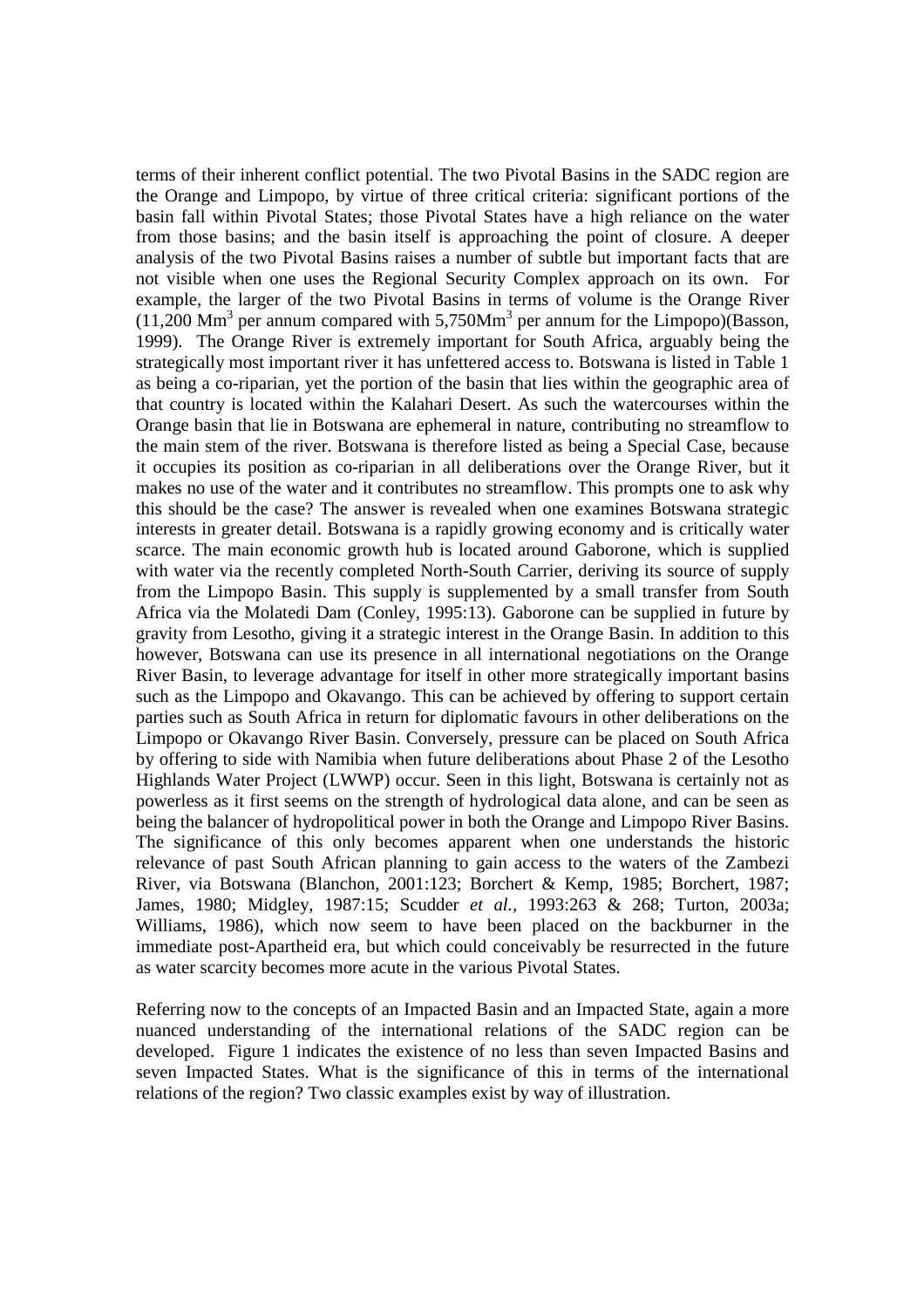The first is found in the Okavango River Basin, which is strategically important for the two Pivotal States (Namibia and Botswana) that lie downstream. The Okavango is somewhat of a unique river basin. It is endoreic in nature, meaning that it does not flow into the sea. The water that arises from the relatively water-abundant Angolan highlands, flows into the Kalahari Depression in Botswana and simply disappears, lost largely through evapotranspiration in the Delta (Scudder *et al.,* 1993:290; Turton, 1999). In this case, the two downstream riparians are Pivotal States with a high resource need, but they are held captive in a sense because the upstream riparian (Angola) is somewhat reluctant to agree to anything that will ultimately limit its own future economic development potential, which is likely to become more important as post-war reconstruction commences. Therefore, when seen strictly in terms of the Okavango River Basin, both Namibia and Botswana can be considered as being rivals with different development agendas and resource needs. Namibia and Botswana are not entirely equal in terms of hydropolitical power in this basin however. Namibia is highly dependent on water from the Cunene River Basin, which it shares with Angola. As such, there is a long history of cooperation between Namibia and Angola, which is not mirrored by the Botswana experience. Namibia and Botswana are also co-riparians on the Zambezi, but they both share portions of the basin that are unfavorable for the development of the resource. This forces them into a cooperative mode. As such, Namibia and Botswana could be induced into cooperation with Angola in order to develop the water resources of the Zambezi in future, which can also impact on their negotiations regarding the Okavango. Similarly, South Africa could consequently gain future access to Zambezi River water only if it is channeled via Botswana, which could be used to the advantage of the latter, illustrating the complexities of future strategic hydropolitical options in greater detail.

The second relates to the Impacted State of Mozambique, which shares a number of international river basins and on paper ought to be relatively water abundant. The truth is somewhat more pessimistic however. In all six cases presented in Figure 1, Mozambique is a downstream riparian and therefore in a traditionally weak position. In the case of the Limpopo as a Pivotal Basin, Mozambique is downstream of three of the four regional Pivotal States, so the volume of water left after the strategic needs of those states has been taken care of is negligible. Furthermore, any attempts by Mozambique to develop dams on the Limpopo will be opposed by the upstream riparians because this will mean that they will have to relinquish a degree of sovereign control over water that they already monopolize. On the other five Impacted Basins, Mozambique is downstream of South Africa (as an historically hegemonic Pivotal State) in two cases (Incomati and Maputo), and downstream of Zimbabwe (as a Pivotal State with a known aggressive posture) in two cases (Pungué and Save), being downstream of seven riparians (three of them being Pivotal States) in the case of the Zambezi. This means that in the overall context of the hydropolitics of Southern Africa, Mozambique is always in a weaker position than its conegotiating partners, which is manifest in the relative absence of working agreements involving Mozambique, and which accounts for the extremely cautious approach that Mozambican officials have always adopted when negotiating the SADC Protocol on Shared Watercourse Systems and the various Zambezi River agreements that have been attempted in the past.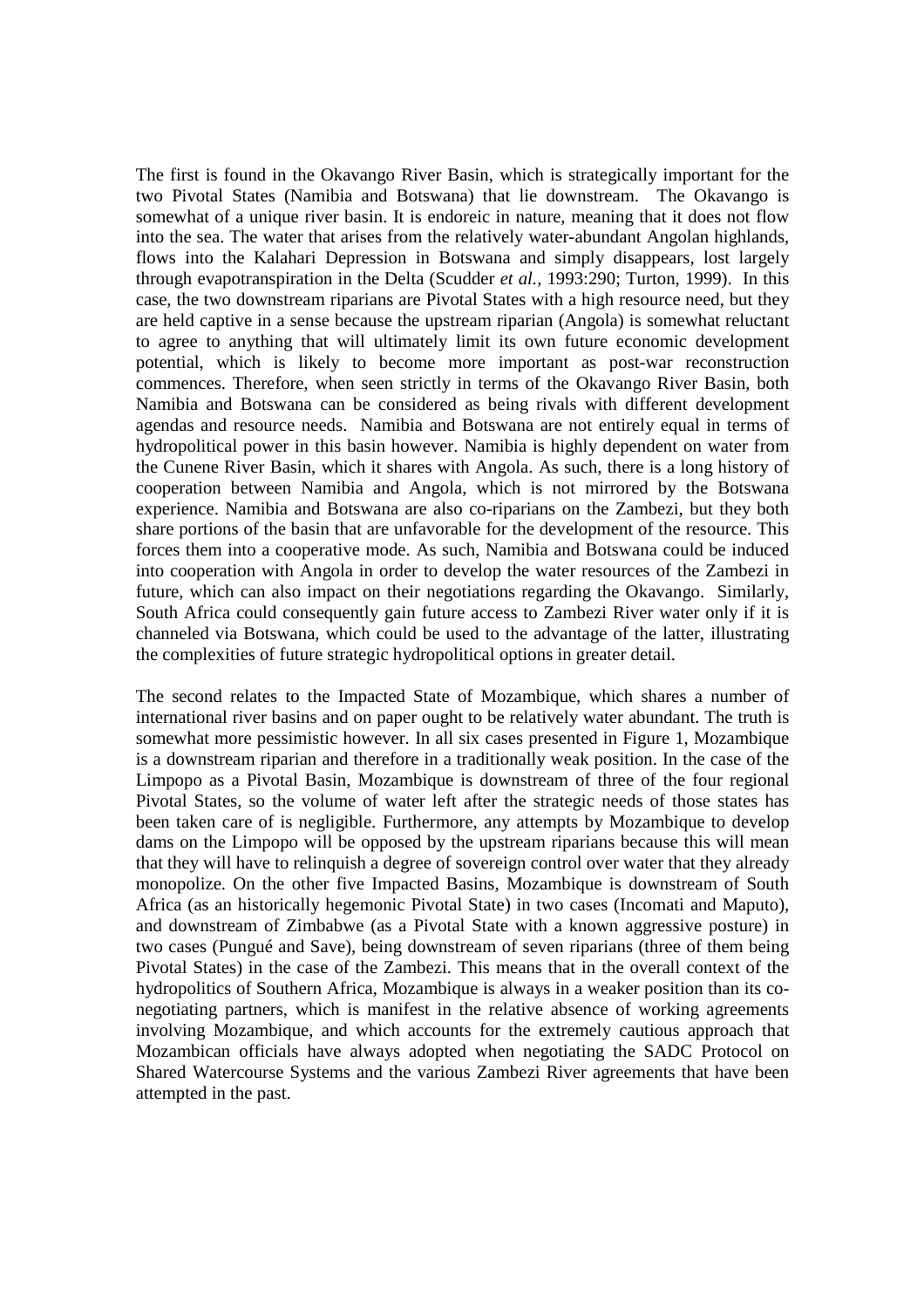

**Figure 2.** Schematic rendition of the Southern African Regional Security Complex showing the relationship of the Hydropolitical Complex as an interceding variable.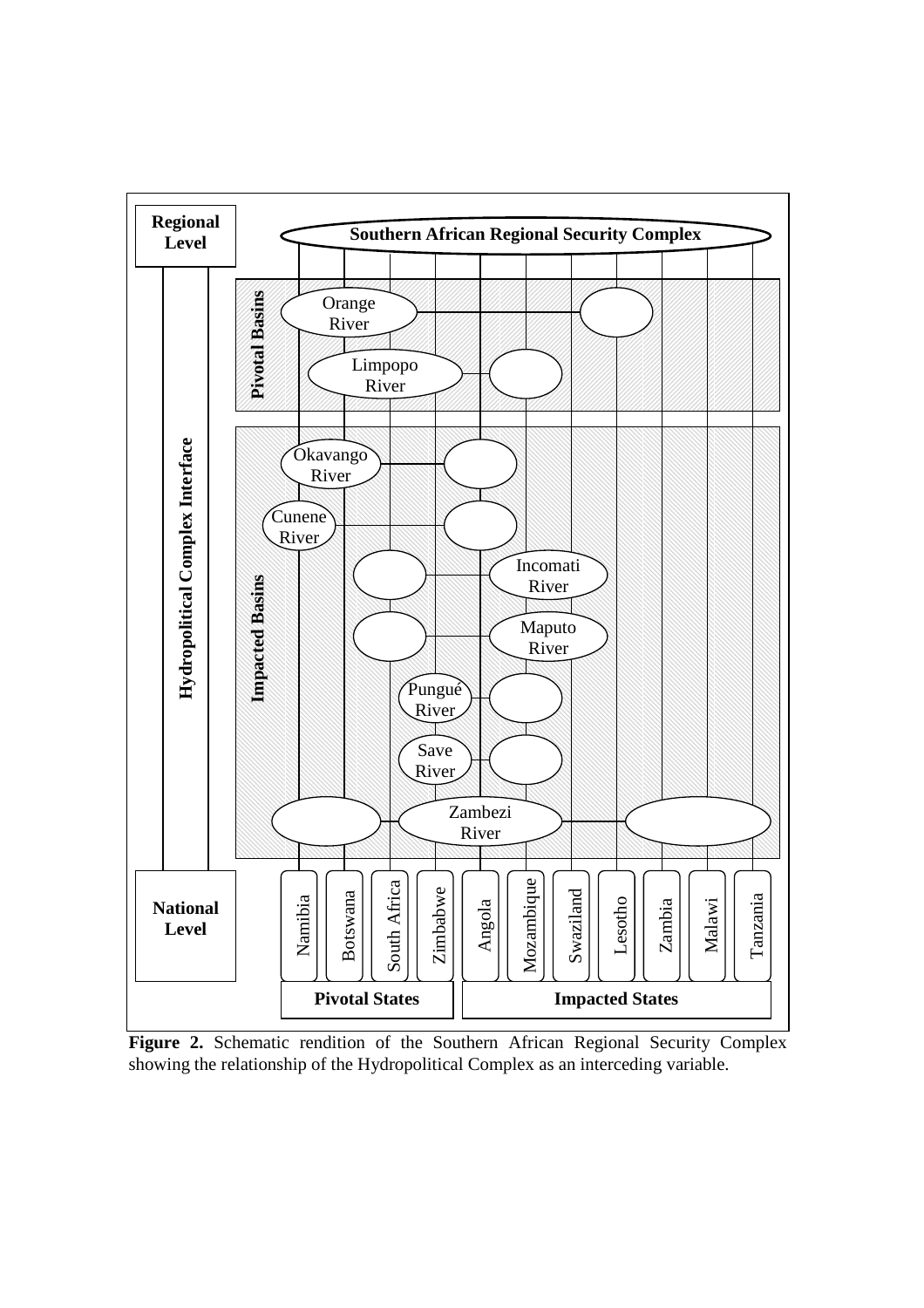Seen in this light then, the hydropolitical dimension of the international relations of Southern Africa can be seen as being a key component of the Regional Security Complex, acting as an interceding variable on occasion. This is shown schematically in Figure 2. Nowhere in contemporary Southern Africa is there hard evidence of the emergence of a Hydropolitical Security Complex along the lines of that found in the Euphrates and Tigris River Basin, and possibly the Nile and Jordan River systems. This has resulted in a revision of the original concepts used by the author (Turton, 2001) to those presented subsequently (Turton, 2003a; 2003c).

# **A Hydropolitical Complex as an Element of the Southern African Regional Security Complex**

So what are the implications of the development of these theoretical elements?

Firstly, it is felt by the author that by using these new concepts, a more nuanced understanding can be developed of the international relations dynamics of the Southern African region. This is particularly relevant in the post-Cold War and post-Apartheid era, where the dynamics of regionalism seem to be more strongly manifest than before.

Secondly, the current drought and looming famine can be analyzed in greater detail than before. The role of water as an independent variable in the overall political dynamics of the SADC region can now be assessed in greater detail. The implications of this for earlywarning capabilities are self-evident. For example, while environmental factors have long been considered by some as being a driver of migration and conflict (Homer-Dixon, 1991; 1994a; 1994b; 1996; 1999), few predictive models have been developed.

If there is any validity to the author's assertion that a Hydropolitical Complex exists in Southern Africa, and acts as an important interceding variable in the context of the Regional Security Complex that Buzan has identified, then it becomes potentially fruitful to dwell for a few moments on four strategic issues that arise.

The first strategic issue that needs to be unraveled further is the implication of water as a limiting factor to the long-term economic growth potential of the four Pivotal States in particular, along with the implications of this for the seven Impacted States in general. In this regard is has been suggested by Turton & Warner (2002:67) that the determining variable is the relative availability of so-called Second-Order Resources. This has been defined by Ohlsson (1999:161) as the ability of societies, administrative organizations and managers responsible for dealing with natural resource scarcities, to find the appropriate tools for dealing with the consequences of those natural resource scarcities. This is similar to the logic used by Homer-Dixon (1994c; 1995; 1996; 2000) and Barbier & Homer-Dixon (1996) in developing the case for ingenuity as a resource with which to develop economies. If this is true, then the Pivotal States will need to mobilize significant quantities of what Ohlsson calls "second-order resources", and what Homer-Dixon calls "ingenuity", if they are to avoid the consequences of water scarcity as a limiting factor to their future economic growth potential. In other words, if a Hydropolitical Security Complex along the same lines as that found in the Euphrates and Tigris River Basins is to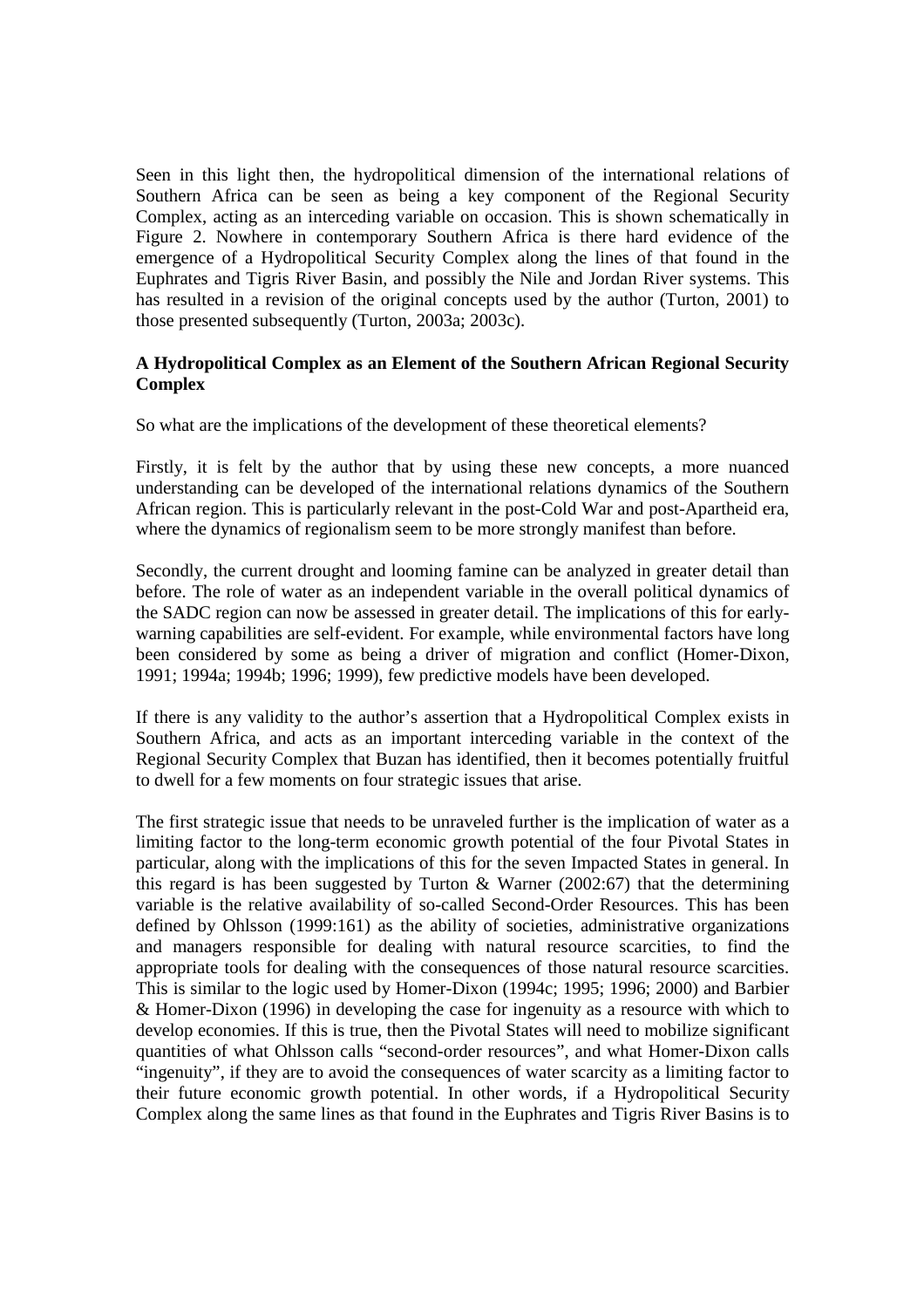be avoided in Southern Africa, special emphasis will have to be placed on the mobilization of so-called "second-order resources" by the relevant Pivotal States. What are the necessary conditions for this to occur in a sustainable manner?

The second strategic issue relates to what can be considered to be the great unknown of our modern times - the political impact of Global Climate Change in the developing world. In all likelihood, climate change will create more variability in what is already a highly variable precipitation pattern. This is likely to result in more extreme events such as floods, droughts and famines, with a series of knock-on effects that are not fully understood. From an early warning perspective, this has major ramifications for SADC and its international trading partners.

The third strategic issue relates to the conflict potential of water scarcity. This is not well understood at present, despite the work that has already been done by Homer-Dixon (1991; 1994a; 1994b; 1994c; 1996; 1999) and others (Molvaer, 1989; Porter, 1998; Turton, 2003b; Warner, 2000; Westing, 1991). A significant component of this issue-area relates to the impact of famine and drought as manifest in the SADC region. To what extent can this have a politically destabilizing effect? How will this impact on the economic growth potential of both Pivotal and Impacted States in the SADC region?

This leads directly into the fourth strategic issue, which relates to the trade of Virtual Water as a mitigator of the conflict potential inherent in water scarcity. Virtual Water is the volume of water used to produce a commodity such as wheat, which has been identified as one of the fundamental reasons why war over water has not erupted in the water scarce economies of the MENA region (Allan, 1997; 1998a; 1998b; 1999; 2000; 2002). Basically, it is easier to meet national water deficits via the importation of waterrich cereals, but this raises a series of downstream political issues that are not yet fully understood. For example, what level of economic activity is needed in a given Pivotal State before it can rely on the importation of Virtual Water as a strategic solution to the problem of endemic water scarcity? What new dependencies arise from this situation, particularly in terms of a global economy that is characterized by a playing field that is skewed in favour of the industrial nations of the world? How can this trade in Virtual Water be used to balance out the skewed intra-regional trade patterns within SADC, with hard currency being directed to water water-rich but economically weak economies such as Zambia, Angola, Mozambique and the Democratic Republic of Congo, rather than being sent to the already rich United States of America, Canada and the European Union?

# **Conclusion**

This article has attempted to show that the Southern African Regional Security Complex is a useful but incomplete concept when it comes to understanding the nuanced international relations of the SADC region. In this regard, what has been called a Hydropolitical Complex can be thought of as being an important interceding variable within the Regional Security Complex, acting as a mediating factor at three different but distinct levels: between states that may be linked by virtue of co-riparian status on either Pivotal or Impacted River Basins; between the state level and the regional level, and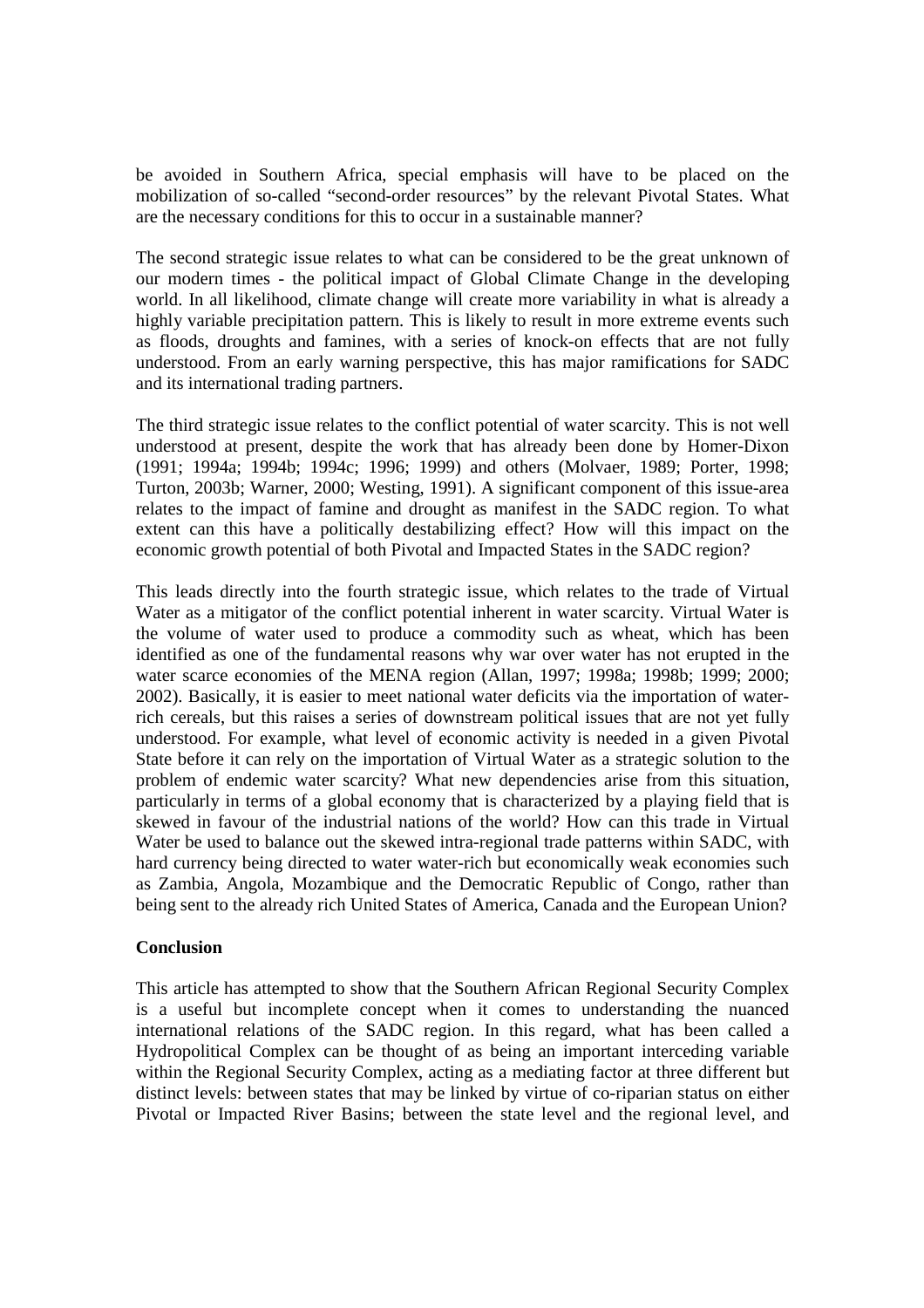between the regional level and the global trade arena. As such, the concepts allow a range of both vertical and horizontal linkages to be isolated and evaluated. These ideas are being incorporated into work that is currently being done by the author, which is being offered to other scholars of International Relations in an attempt to streamline the concepts, and build better models for future use by researchers and decision-makers alike.

### **Bibliography**

- **Allan, J.A.** 1997. '*Virtual water': A Long Term Solution for Water Short Middle Eastern Economies.* British Association Festival of Science. University of Leeds. 9 September 1997.
- **Allan, J.A.** 1998(a). 'Virtual water': An Essential Element in Stabilizing the Political Economies of the Middle East. Yale University Forestry & Environmental Studies Bulletin, No. 103; 141-149.
- **Allan, J.A.** 1998(b). Virtual Water: A Strategic Resource. Global Solutions to Regional Deficits. In *Ground Water*, Vol. 36, No. 4 ;545-546.
- **Allan, J.A.** 1999. Avoiding War over Natural Resources. In **Fleming, S.** (Ed*.) War and Water.* Geneva: ICRC Publication Division
- **Allan, J.A.** 2000. *The Middle East Water Question: Hydropolitics and the Global Economy.* London: IB Tauris.
- **Allan, J.A.** 2002. Water Resources in Semi-Arid Regions: Real Deficits and Economically Invisible and Politically Silent Solutions, in **Turton, A.R. & Henwood, R.** (Eds.) *Hydropolitics in the Developing World: A Southern African Perspective.* Pretoria: African Water Issues Research Unit (AWIRU).
- **Barbier, E. & Homer-Dixon, T.F.** 1996. *Resource Scarcity, Institutional Adaptation, and Technical Innovation: Can Poor Countries Attain Endogenous Growth?* Washington: American Association for the Advancement of Science.
- **Basson, M.S.** 1999. *South Africa Country Paper on Shared Watercourse Systems.* Presented at the SADC Water Week Workshop that was held in Pretoria, South Africa.
- **Blanchon, D.** 2001. Les nouveaux enjeux géopolitiques de l'eau en Afrique Australe, in *Hérodote Revue de Géographie et de Géopolitique*. Troiseme Trimestre. No. 102; 113-137.
- **Borchert, G.** 1987. *Zambezi-Aqueduct.* Institute of Geography and Economic Geography, University of Hamburg, Hamburg.
- **Borchert, G. & Kemp, S.** 1985. A Zambezi Aqueduct. *SCOPE/UNEP Sonderband Heft*. No. 58; 443-457.
- **Buzan, B.** 1991. *People, States and Fear. An Agenda for International Security Studies in the Post-Cold War Era.* London: Harvester Wheatsheaf.
- **Buzan, B.** 1994. *National Security in the Post Cold War Third World.* Paper presented at the Conference on National Security in Developing Countries, 26 January 1994, Institute for Strategic Studies, University of Pretoria, South Africa.
- **Buzan, B., Waever, O. & de Wilde, J.** 1998. *Security: A New Framework for Analysis*. London: Lynne Rienner.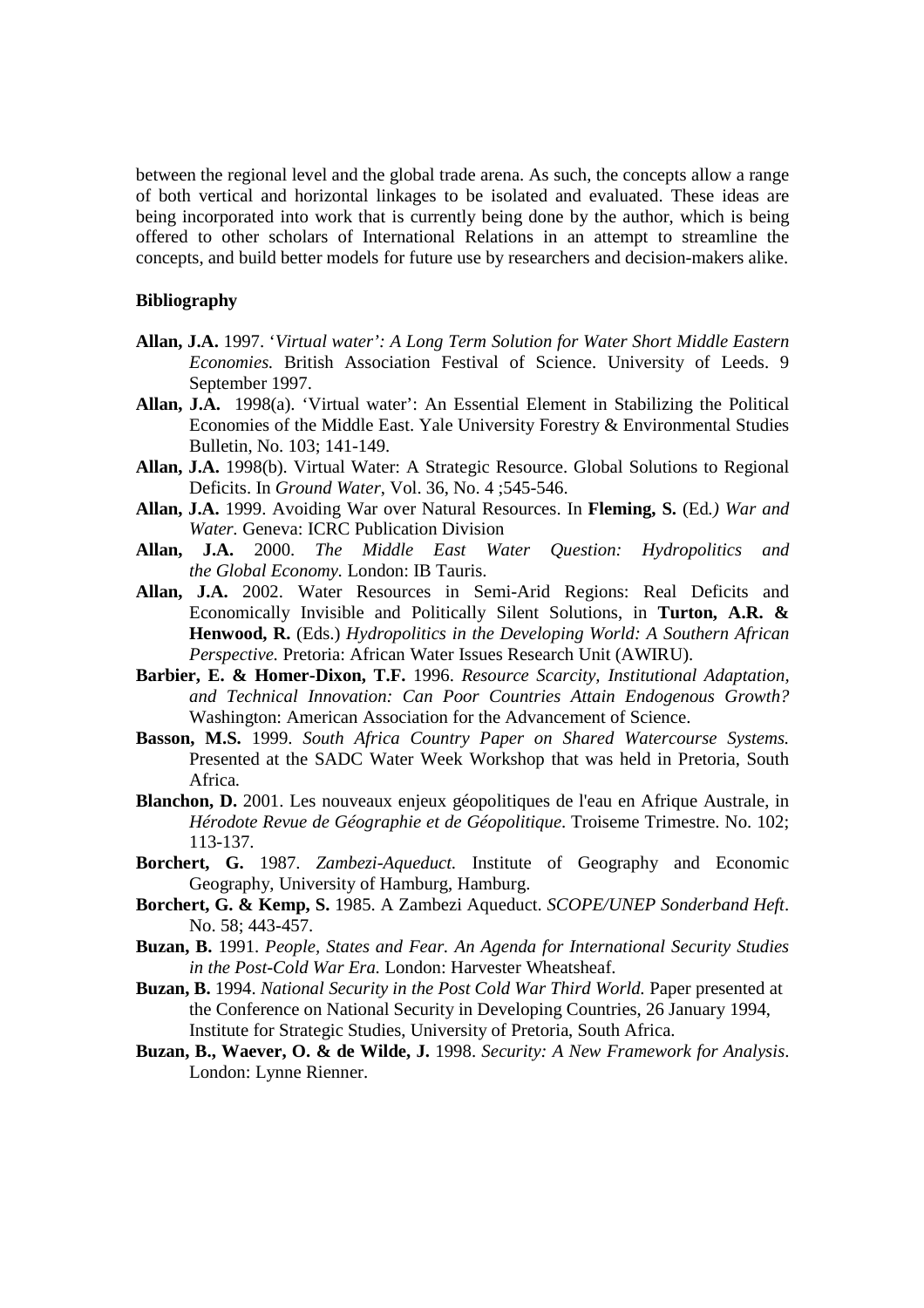- **Buzan, B. & Wæver, O.** (Forthcoming). Regions and Powers: The Structure of International Security. Draft copy dated June 2001. Forthcoming publication by Oxford University Press.
- **Conley, A.H.** 1995. A Synoptic View of Water Resources in Southern Africa. Paper presented at the Conference of Southern Africa Foundation for Economic Research on Integrated Development of Regional Water Resources, Nyanga, Zimbabwe, November 1995.
- **Heyns, P.** 2002. Interbasin Transfer of Water Between SADC Countries: A Development Challenge for the Future. In **Turton, A.R. & Henwood, R.** (Eds.) *Hydropolitics in the Developing World: A Southern African Perspective.* Pretoria: African Water Issues Research Unit (AWIRU).
- **Homer-Dixon, T.F.** 1991. On the Threshold: Environmental Changes as Causes of Acute Conflict, in *International Security,* Vol. 16, No. 2, Fall; 76-116.
- **Homer-Dixon, T.F.** 1994(a). Environmental Changes as Causes of Acute Conflict, in **Betts, R.K.** (Ed.) *Conflict after the Cold War: Arguments on causes of War and Peace.* New York: Macmillan.
- **Homer-Dixon, T.F.** 1994(b). Environmental Scarcities and Violent Conflict: Evidence from Cases, in *International Security*, Vol. 19, No. 1; 5-40.
- **Homer-Dixon, T.F.** 1994(c). The Ingenuity Gap: Can Developing Countries Adapt to Environmental Scarcity? In *Population and Development Review*. Vol. 21, No. 3; 587-612.
- **Homer-Dixon, T.** 1995. The Ingenuity Gap: Can Poor Countries Adapt to Resource Scarcity? In *Population and Development*, Vol. 21, No. 3; 587-612.
- **Homer-Dixon, T.F**. 1996. Environmental Scarcity, Mass Violence and the Limits to Ingenuity, in *Current History*. No. 95; 359-365.
- **Homer-Dixon, T.F.** 1999. *Environment, Scarcity and Violence*. Princeton, NJ: Princeton University Press.
- **Homer-Dixon, T.F.** 2000. *The Ingenuity Gap*. London: Jonathan Cape.
- **James, L.H.** 1980. Total Water Strategy Needed for the Vaal Triangle: Meeting the Challenge of the Eighties. In *Construction in Southern Africa*, May, 1980; 103- 111.
- **Midgley, D.C.** 1987. *Inter-State Water Links for the Future.* The South African Academy of Science and Arts Symposium: Water for Survival. August.
- **Molvaer, R.K.** 1989. *Environmental Security in the Horn of Africa: An Annotated Bibliography*. Nairobi: United Nations Environment Programme.
- **Ohlsson, L.** 1999. *Environment, Scarcity and Conflict: A Study of Malthusian Concerns*. Department of Peace and Development Research. University of Göteborg.
- **O'Keeffe, J., Uys, M. & Bruton, M.N.** 1992. Freshwater Systems, in **Fuggle, R.F. & Rabie, M.A.** (Eds.) 1992. *Environmental Management in South Africa.*  Johannesburg: Juta & Co.
- **Porter, G.** 1998. Environmental Security as a National Security Issue, in **Tuathail, G.O., Dalby, S. & Routledge, P.** (Eds.) *The Geopolitics Reader*. London: Routledge.
- **Lesch, A.M.** 1992. *Transition to Palestinian Self-Government*. Report of a Study Group of the Middle East Programme Committee on International Security Studies, American Academy of Arts and Sciences, Cambridge, MA: Published in collaboration with Indiana University Press, Bloomington and Indianapolis.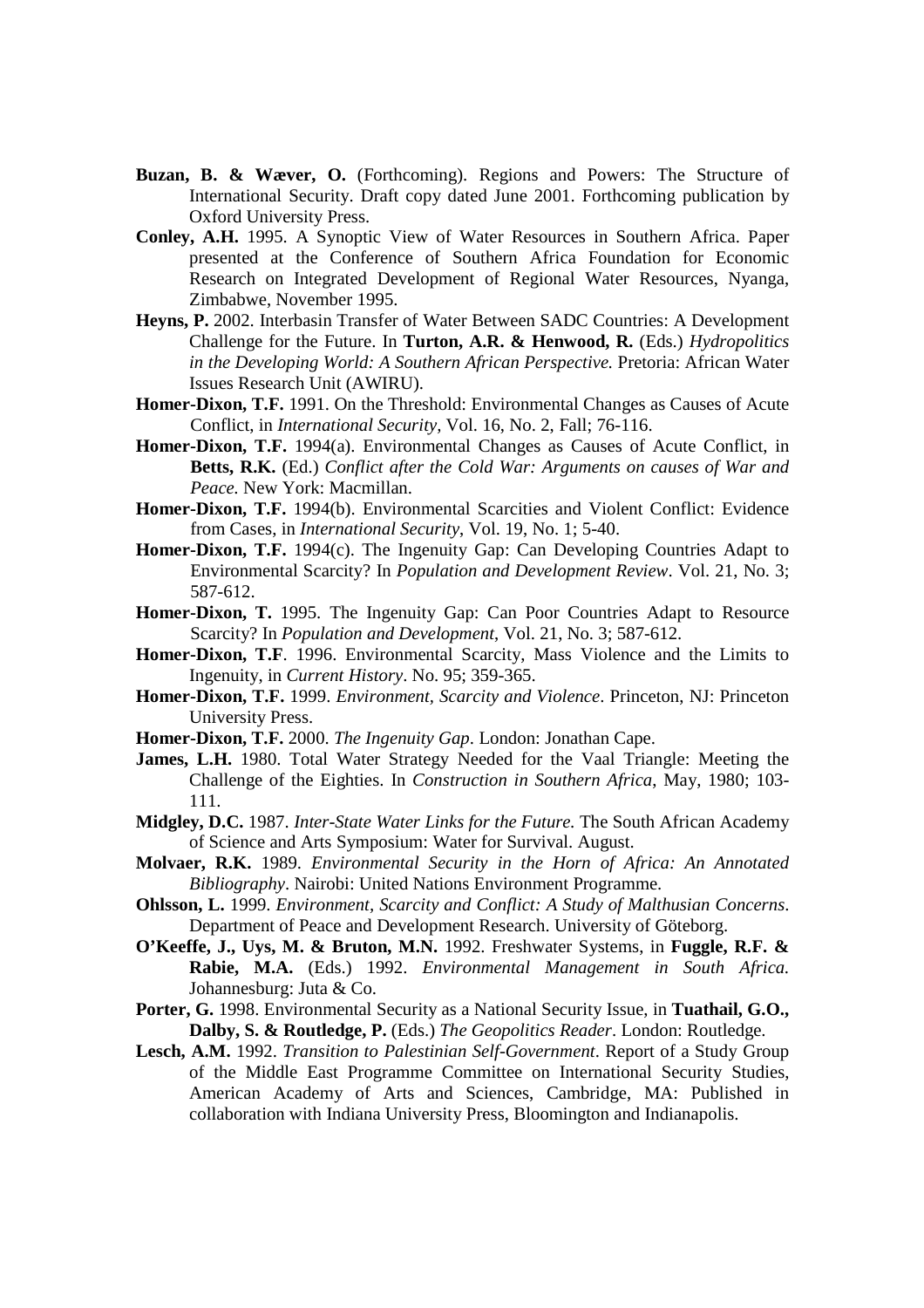- **Seckler, D.** 1996. The New Era of Water Resources Management: From "Dry" to "Wet" Water Savings. *IIMI Research Report No. 1*. Colombo, Sri Lanka: International Irrigation Management Institute (IIMI).
- **Rabie, M.A. & Day, J.A.** 1992. Rivers, in **Fuggle, R.F. & Rabie, M.A.** (Eds.) 1992. *Environmental Management in South Africa.* Johannesburg: Juta & Co.
- **Ramoeli, P.** 2002. SADC Protocol on Shared Watercourses: Its History and Current Status, in **Turton, A.R. & Henwood, R.** (Eds.) 2002. *Hydropolitics in the Developing World: A Southern African Perspective.* Pretoria: African Water Issues Research Unit (AWIRU).
- **Schulz, M.** 1995. Turkey, Syria and Iraq: A Hydropolitical Security Complex, in **Ohlsson, L.** (Ed.) *Hydropolitics: Conflicts over Water as a Development Constraint*. London: Zed Books.
- **Scudder, T., Manley, R.E., Coley, R.W., Davis, R.K., Green, J., Howard, G.W., Lawry, S.W., Martz, P.P., Rogers, P.P., Taylor, A.R.D., Turner, S.D., White, G.F. & Wright, E.P.** 1993. *The IUCN Review of the Southern Okavango Integrated Water Development Project*. Gland: IUCN Communications Division.
- **Svendsen, M., Hammond Murray-Rust, D., Harmancio**ğ**lu, N. & Alpaslan, N.** 2001. Governing Closing Basins: The Case of the Gediz River in Turkey*.* In **Abernethy, C.L**. (Ed.) 2001. *Intersectoral Management of River Basins*. Colombo: International Water Management Institute (IWMI).
- **Turton, A.R.** 1999. *Sea of Sand, Land of Water: A Synopsis of some Strategic Developmental Issues confronting the Okavango Delta.* MEWREW Occasional Paper No. 6. Water Issues Study Group, School of Oriental and African Studies (SOAS), University of London, http://www.soas.ac.uk/Geography/WaterIssues/OccasionalPapers/home.html Available from http://www.up.ac.za/academic/libarts/polsci/awiru
- **Turton, A.R.** 2001. *Hydropolitics and Security Complex Theory: An African Perspective*. Paper presented at the  $4<sup>th</sup>$  Pan-European International Relations Conference, University of Kent, Canterbury (UK). 8-10 September 2001.
- **Turton, A.R.** 2003(a). The Evolution of Water Management Institutions in Selected Southern African International River Basins. In **Tortajada, C., Unver, O. & Biswas, A.K.** (Eds.) *Water and Regional Development*. London: Oxford University Press.
- **Turton, A.R**. 2003(b). An Introduction to the Hydropolitical Dynamics of the Orange River Basin. In **Nakayama, M.** (Ed.) *International Waters in Southern Africa.* Tokyo: United Nations University Press.
- **Turton, A.R.** 2003(c). The Hydropolitical Dynamics of Cooperation in Southern Africa: A Strategic Perspective on Institutional Development in International River Basins. In **Turton, A.R., Ashton, P. & Cloete, T.E.** (Eds.) *Transboundary Rivers, Sovereignty and Development: Hydropolitical Drivers in the Okavango River Basin.* Pretoria & Geneva: AWIRU & Green Cross International.
- **Turton, A.R.** 2003(d). Environmental Security: A Southern African Perspective on Transboundary Water Resource Management. In *Environmental Change and Security Project Report*. The Woodrow Wilson Centre. Issue 9 (Summer 2003).
- **Turton, A.R. & Warner, J.** 2002. Exploring the Population / Water Resources Nexus in the Developing World. In **Dabelko, G.D.** (Ed.) *Finding the Source: The Linkage*